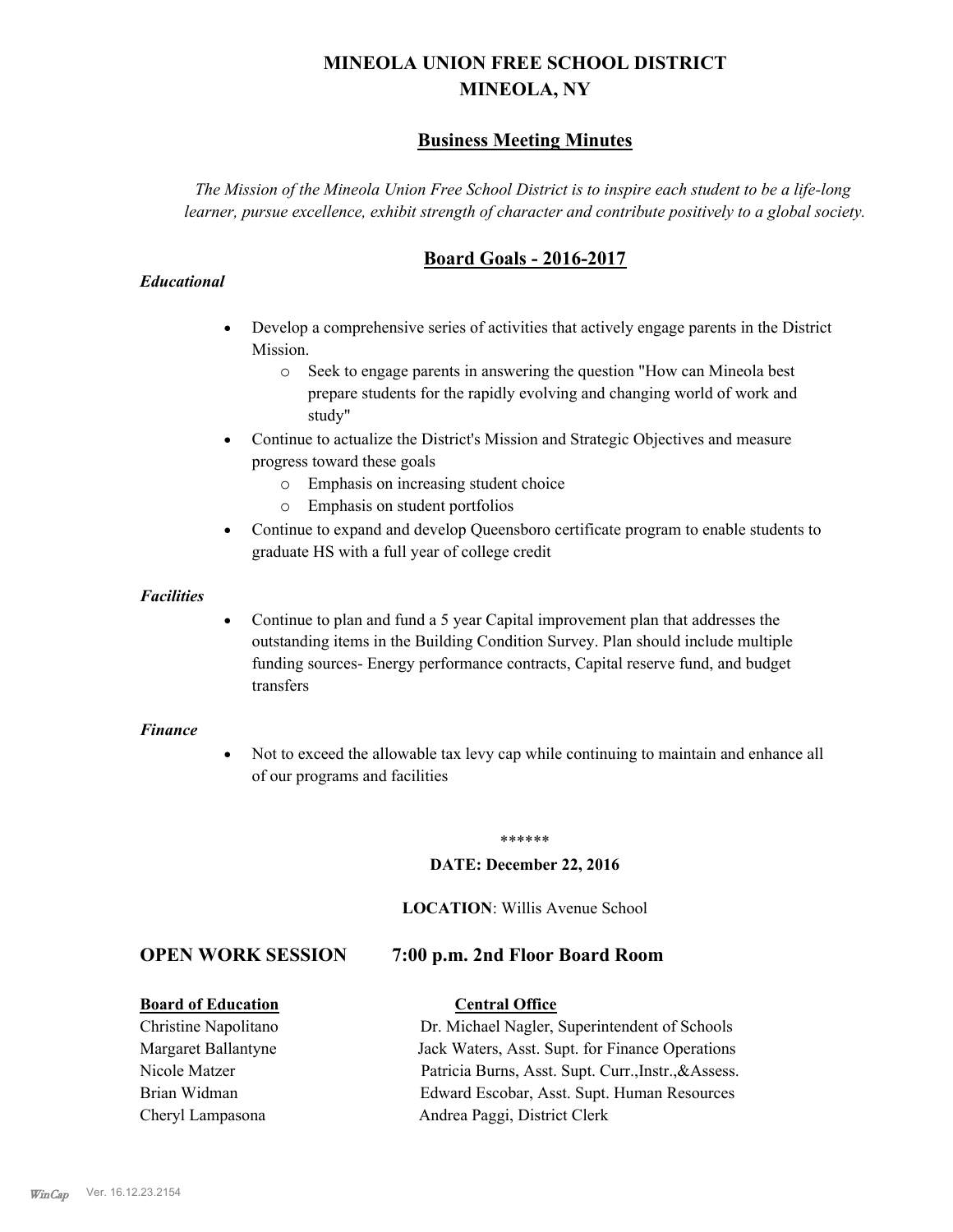**A. Call to Order - 7:00 pm**

- **B. Pledge of Allegiance**
- **C. Reading of Mission- Patricia Burns**
- **D. Moment of Silent Meditation**

### **E. Dais & Visitor Introductions**

#### **F. High School Student Organization Report**

There was no Student Organization Report this evening.

## **G. BOE Reports**

## **a. Comments from Board Trustees**

Cheryl Lampasona attended the 4th grade concert and was blown away by their talent. She will be attending the Hampton sing-a-long.

Brian Widman attended the Septa Holiday with his family and his sons really enjoyed the photo booth with the props and costumes. Mr. Widman attended the 4th, 5th and 7th grade concerts and is always amazed at the talent of our students. He wished everyone Happy Holidays and Happy New Year.

Nicole Matzer attended the Life Skills Class Holiday party and had a wonderful time. She purchased many stocking stuffers at their boutique. She wished everyone Happy Holidays and Happy New Year.

Margaret Ballantyne noted that she loves the district live stream which enables her to enjoy the concerts even when she cannot be there personally. Dr. Ballantyne reported that Ms. Maynard's STEAM event- Paper Towers was very enjoyable. Dr. Ballantyne stated that as the year comes to an end, she looked back at all of the contributions our students made to the community and is so moved by all that has been done. She wished Happy Holidays to all and Happy New Year.

### **b. Comments from Board President**

Christine Napolitano stated that she always gets sentimental at this time of year and she put together at statement that she read. Ms. Napolitano acknowledged everyone throughout the District who helped make the holidays fun and special including staff, teachers, administrators and students. Ms. Napolitano stated that throughout this past year, there have been some bumps in the road, but we got through them by working together. She stated that these bumps occur in all "families" and Mineola is truly a family. She also thanked the Board for all of their hard work and for the taxpayers in the community. Ms. Napolitano wished everyone Happy Holidays and Happy New Year.

### **c. Comments from Superintendent**

Dr. Nagler stated that he attended all of the same events as the Board. He loves this time of year and seeing how happy the students are. Dr. Nagler attended the Hampton Sing-a-long and reported that the students were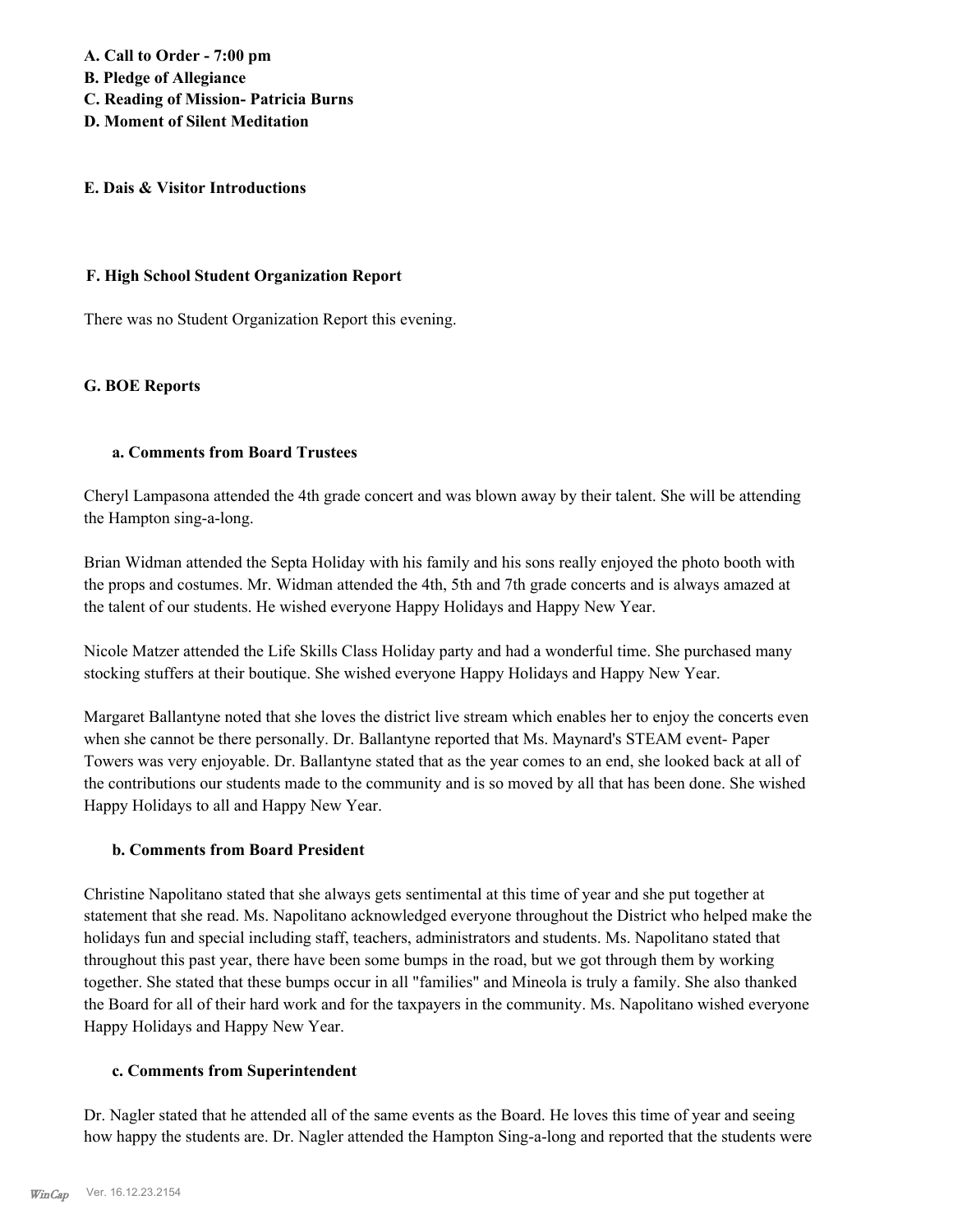very enthusiastic. He wished everyone a very happy holiday season.

Dr. Nagler presented on the 2017-2018 school calendar which will be discussed and finalized at upcoming meetings. The Superintendent displayed on possible calendar option in which students would begin school after Labor Day. He stated that it would be possible to get in the 182 student days and 2 teacher days. He reminded everyone over the past two years students began prior to Labor Day. Dr. Nagler stated that students would begin after Labor Day and end June 22; but this option would only allow for 1 snow day to be built into the calendar. Dr. Nagler discussed three possible alternates: 1- Start on September 1st and this would add 1 extra snow day; 2- Students would come in on Election Day and voting would be isolated in certain areas and 3- Veteran's Day falls on a Saturday next year and we are not required to close on November 10th. Also in this option students would begin after Labor Day. Additonal snow days could then be built in to the calendar. Mr. Widman asked the Superintendent, the average number of snow days used each year. Dr. Nagler stated that it is hard to say, but added that it is hard to go against what other schools in the county decide to do in the case of snow. He would be most comfortable with having 3 days built into the calendar. Dr. Nagler stated that the Board doesn't have to decide now. He also mentioned another issue to be considered; NYC is closed on a day in June 2018 for a new holiday and on that day no regents will be administered.

Dr. Nagler stated that the Lead Testing Report is complete and will be posted on the District website. It was explained that the State requires every fixture that gives water be tested. Mineola tested for lead right away and after the report was complete, the law was changed and we needed to do additional testing. Dr. Nagler stated that overall, the report was good. There were a few fixtures in the science labs that were found to have lead, but no drinking fountains were found to be a problem. There were 339 fixtures tested and 41 were found to have higher than 15 ppb (part per billion). Dr. Nagler reported that 6 of the fixtures have been capped and over the break, signs will be hung -not to drink. There is also a discussion as to whether or not the sinks are needed in the labs; if not then they will either be shut off or removed.

Dr. Nagler had one final report. He stated that there was an incident in one of the buildings this week; it was a possible threat. Dr. Nagler was at the school during the entire time and the police were called in. After the investigation was completed it was determined that the threat was not credible. Dr. Nagler stated that the goal during the incident was to try to keep the students safe and to keep their day as normal as possible. Dr. Nagler stated that he was very disappointed by the actions of some parents who chose to weigh in and report information that was not true on social media. He stated that his first concern is always the safety of students and he would never put them in harm's way. Dr. Nagler also reminded everyone that he was in the building the entire time this went on. Dr. Nagler called some of the parents who posted this inaccurate information on social media to address their concerns and has not heard back from them. He stated that he always tries to take the most appropriate actions, without over reaction. He asked that if parents ever have any questions, please call him directly and he will be more than willing to discuss their concerns. Christine Napolitano stated that the Board was made aware of the incident and was kept up to date. They were all very confident in the district response. They too were disappointed by the action of some parents. Ms. Napolitano stated that the children's safety is always most important. She thanked Dr. Nagler for all of his efforts.

#### **H. Old Business**

There was no old business this evening.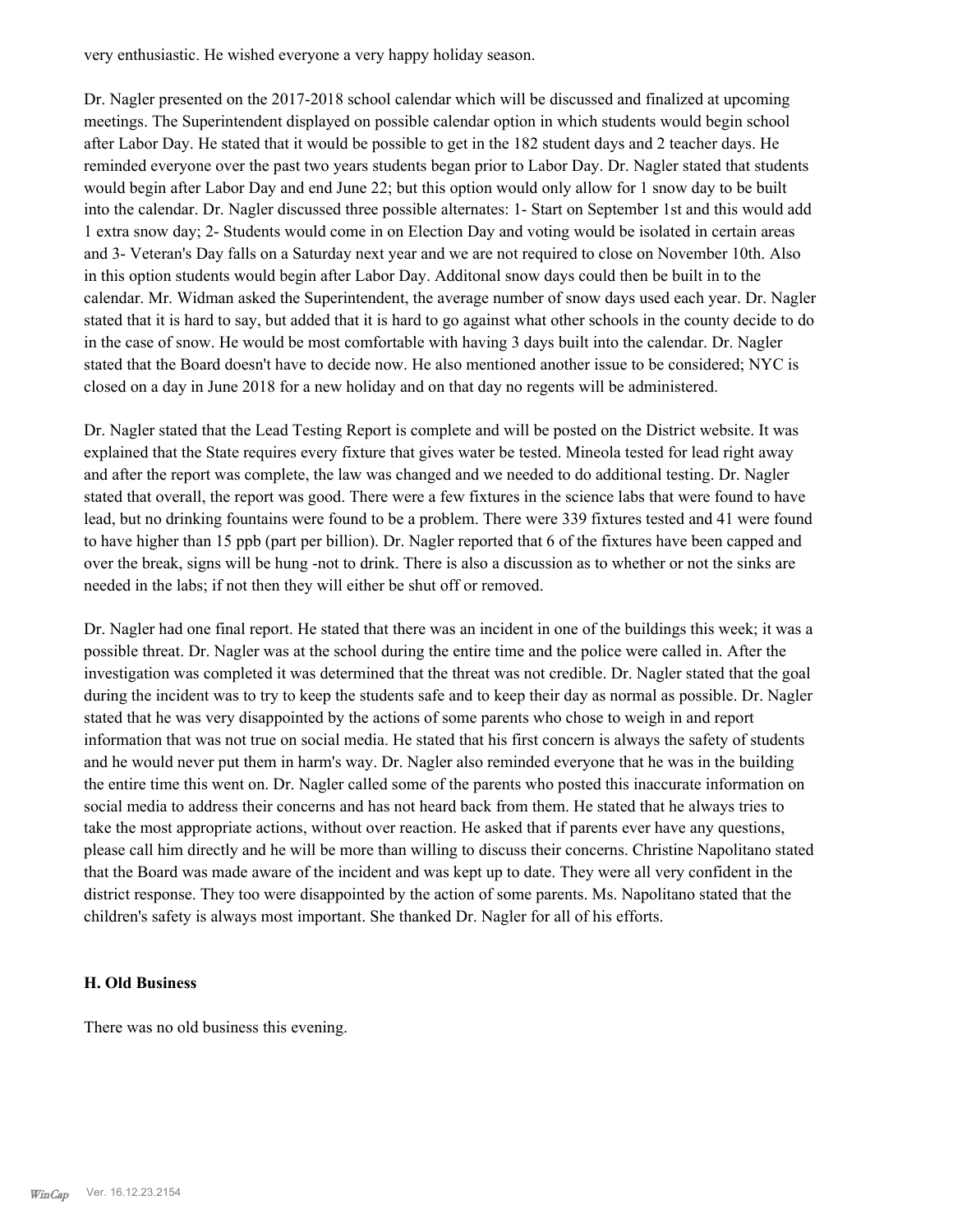### **I. New Business**

## **Approval of CAP- Financial Statements**

**RESOLUTION # 33 - BE IT RESOLVED** that the Board of Education of the Mineola Union Free School District hereby accepts the Corrective Action Plan ("CAP") for the 2016 Audited Financial Statements by Nawrocki Smith and hereby instructs the Assistant Superintendent for Finance and Operations to file such a plan with the NYSED Office of Audit Services.

**Motion:** Margaret Ballantyne **Second:** Nicole Matzer

Discussion: Dr. Nagler stated that this was the corrective action plan for the external audit and there were only 3 or 4 items to be addressed.

| Yes: | Cheryl Lampasona     | No: | None |
|------|----------------------|-----|------|
|      | Brian Widman         |     |      |
|      | Nicole Matzer        |     |      |
|      | Margaret Ballantyne  |     |      |
|      | Christine Napolitano |     |      |

**Passed:** Yes

### **Approval of Participation in National Joint Power Alliance (NJPA)**

**RESOLUTION # 34 - WHEREAS** New York General Municipal Law requires a resolution authorizing the use of a Best Value Award methodology, in the competitive bidding process, for purchase contracts which may be awarded on the basis of low bid or best value, as authorized by General Municipal Law Section 103; and

**WHEREAS** a number of public agencies have registered with the National Joint Power Alliance (NJPA) in order to solicit proposals for the purchase of various commodities and/or services made available through NJPA; and

**WHEREAS** the Board of Education of the Mineola Public Schools wishes to participate in the purchase of various commodities and/or services as authorized by and in accordance with the Education Law, the General Municipal Law and Board Policy; and

**WHEREAS** the Board of Education has been presented a proposed Interlocal Agreement by and between the Region 4 Education Service Center, lead agency for NJPA and Board has found such agreement to be acceptable and in the best interests of the school district and the school community;

**NOW THEREFORE BE IT RESOLVED THAT** the terms and conditions of the agreement having been reviewed by the Board of Trustees of the Mineola Public Schools and found to be acceptable and in the best interests of the school district and the school community are hereby approved; and

**BE IT FURTHER RESOLVED THAT** the Mineola Public Schools designates the Assistant Superintendent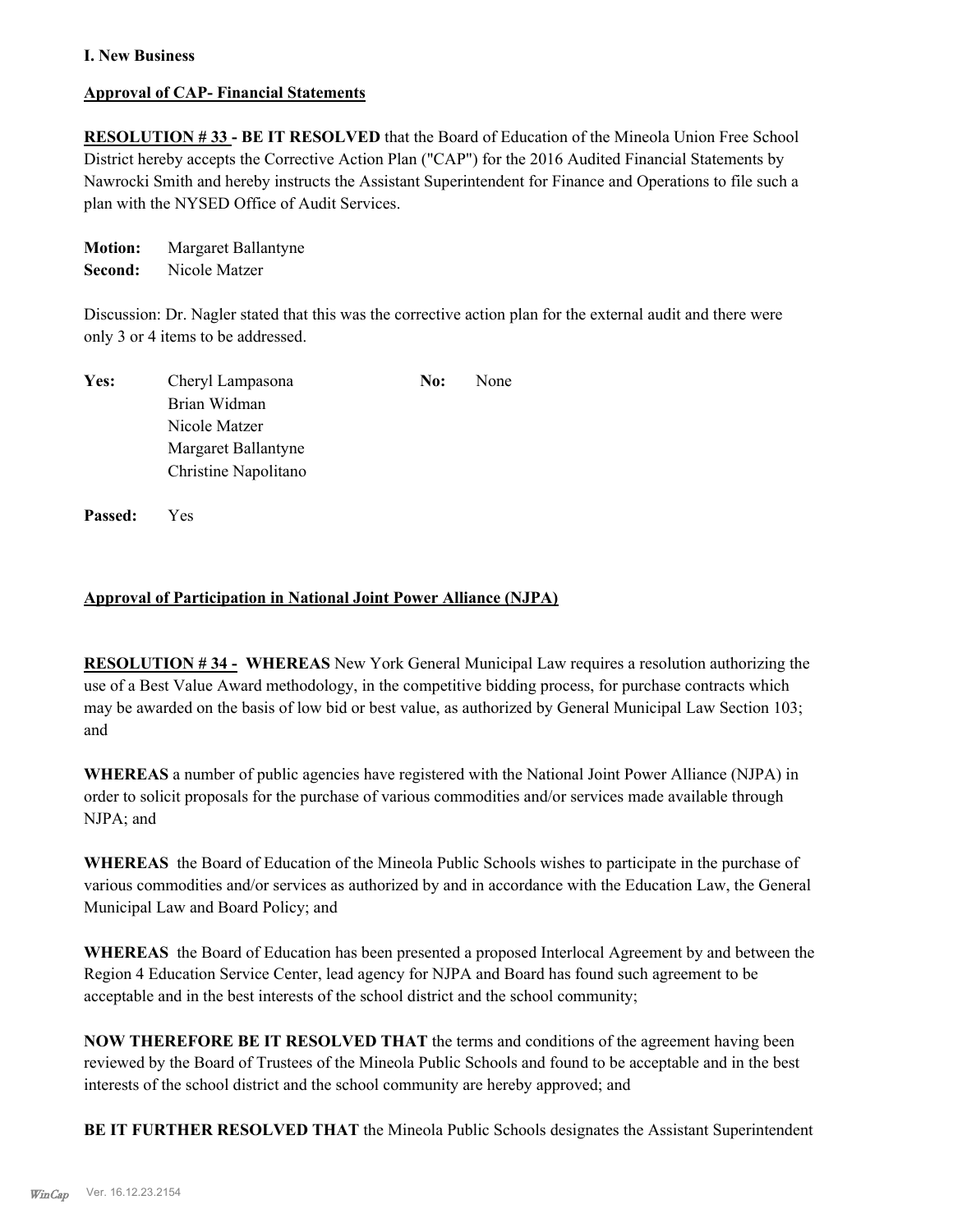for Finance and Operations to act on the district's behalf in matters relating to NJAP.

**Motion:** Brian Widman **Second:** Cheryl Lampasona

Discussion: Dr. Nagler stated that participation in this group allows for the district to shop for best prices when purchasing contracts.

| Yes:    | Cheryl Lampasona<br>Brian Widman            | No: | None |  |
|---------|---------------------------------------------|-----|------|--|
|         | Nicole Matzer                               |     |      |  |
|         | Margaret Ballantyne<br>Christine Napolitano |     |      |  |
| Passed: | Y es                                        |     |      |  |

#### **Approval of Appointment**

**RESOLUTION # 35 - BE IT RESOLVED** that the Board of Education approves the appointment of Matthew Gaven, to the position of Assistant Superintendent for Curriculum, Instruction, Assessment and Technology, effective 1/3/17, and the authorizes the Board President to execute an employee agreement the terms of which have been reviewed by the Board in Executive Session.

**Motion:** Margaret Ballantyne **Second:** Nicole Matzer

Discussion: Dr. Nagler is recommending this appointment of Matt Gaven to replace the irreplaceable Pat Burns. Ms. Napolitano stated that she is thrilled to have Mr. Gaven and appreciates all of his hard work.

| Yes: | Cheryl Lampasona     | No: | None |
|------|----------------------|-----|------|
|      | Brian Widman         |     |      |
|      | Nicole Matzer        |     |      |
|      | Margaret Ballantyne  |     |      |
|      | Christine Napolitano |     |      |
|      |                      |     |      |

**Passed:** Yes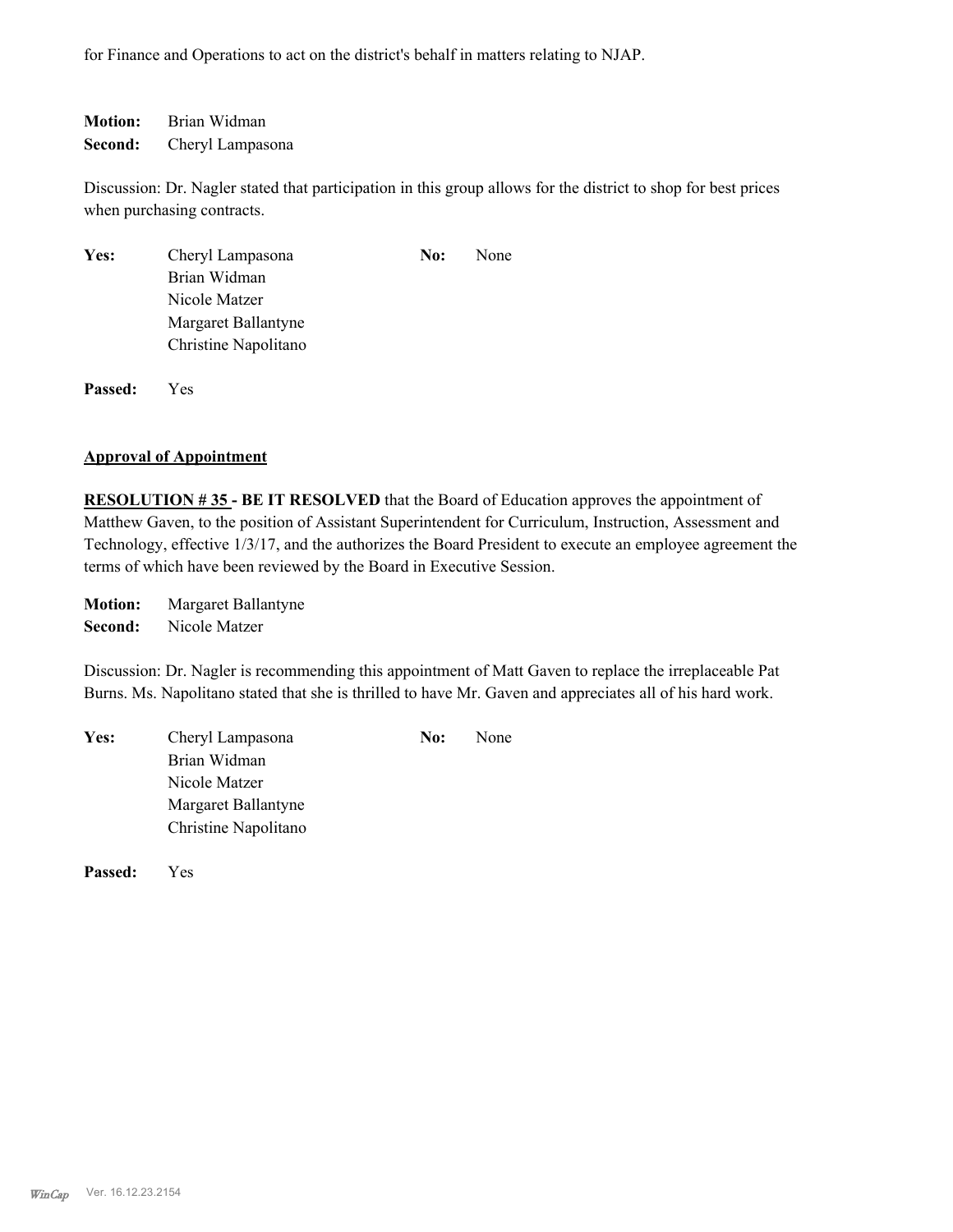### **J. Consensus Agenda**

**RESOLUTION # 36 - BE IT RESOLVED** that the Board of Education approves the consensus agenda items J.1.a. through J.6.b.1., as presented.

| <b>Motion:</b> | Nicole Matzer       |
|----------------|---------------------|
| Second:        | Margaret Ballantyne |

Discussion: Ms. Napolitano stated that there is an item that must be tabled from the consensus agenda. Dr. Nagler stated that he would like to table item J.5.b.1 , appointmet of Cristina Santos due to the need to due further research on the appointment . A motion was made by Margaret Ballantyne to table the item and was second by Nicole Matzer. The Board was polled and all were in favor. Ms. Napolitano asked if there was any comments or discussion on the amended consensus agenda. She acknowledged item J.5.a.1. the resignation of Andrea Paggi, district Clerk. Both Ms. Napolitano and Dr. Nagler acknowledged her service and hard work at the District. Dr. Ballantyne also thanked her for all of the work with District policies. There was no further discussion and a vote on the amended consensus agenda was taken.

| Yes: | Cheryl Lampasona     | No: | None |
|------|----------------------|-----|------|
|      | Brian Widman         |     |      |
|      | Nicole Matzer        |     |      |
|      | Margaret Ballantyne  |     |      |
|      | Christine Napolitano |     |      |

**Passed:** Yes

### 1. **Accepting of Minutes**

That the Board of Education accepts the minutes of the December 1, 2016 Business Meeting as presented. a.

### 2. **Instruction**

- a. Resignation(s)
- That the Board of Education accepts the resignation of Thomas Nucci, as the Robotics Club advisor at the middle school, effective November 23, 2016. 1.
- b. Leave(s) of Absence/Child Rearing
- That the Board of Education grants a request to Laura DeFeo, for a Leave of Absence, for childrearing purposes, using accumulated sick days, starting approximately April 27, 2017. 1.
- Appointment(s) Sub Teacher per diem c.

That the Board of Education approves the following individual(s) as Per Diem Substitute Teacher (s) for the current school year, at a daily rate of \$100 days 0-10, \$110 days 11-20, \$120 days 21- 30, \$130 day 31+; and retirees at a daily rate of \$125.00 per day, \$130 per day after 30 days.:

| <b>EMPLOYEE NAME</b> | EMPLOYEE CERTIFICATION |
|----------------------|------------------------|
| Patrick Polit        | Music                  |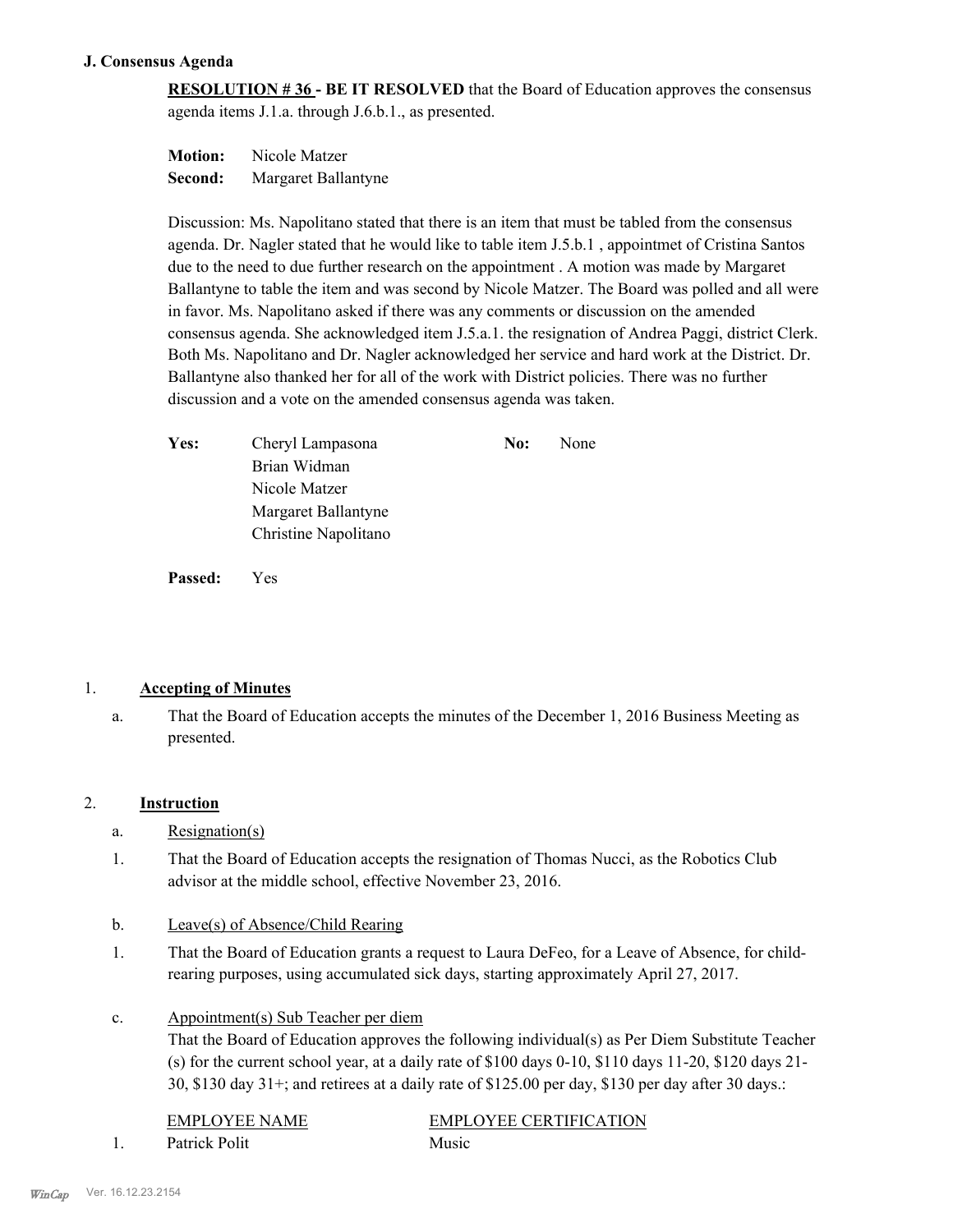- d. Appointments 45 Day Subs
- That the Board of Education approves the appointment of Victoria LiPuma, to the position of 45 Day Substitute Teacher for Kieran Molloy, effective December 21, 2016 to on or before June 30, 2017. Salary: Days 1-20, \$100.00, Days 21-39 \$110.00, Days 40-45 \$120, Day 46 - MA, Step 1, \$68,282. 1.
- Appointment(s) Permanent Substitute Teachers e.

That the Board of Education approves the following individual(s) as Permanent Substitute Teacher(s) for the current school year, at a daily rate of \$100 for days 0-10, \$110 for days 11-20, \$120 for days 21-30, \$130 for day 31+, effective October 1st to May 31st.

#### **EMPLOYEE NAME EMPLOYEE CERTIFICATION**

1. Jenna Cavuto Childhood Education (Grades 1-6)

Appointment(s) Club/Stipends That the Board of Education approves the following Club/stipend recommendations for the current school year:

POSITION EMPLOYEE NAME STIPEND Dance Club Advisor Aislinn Oliveri \$2,151.00 Dance Club Assistant Deborah Doherty \$1,434.00 Science Club Advisor Michael Mildon \$909.00

#### 3. **Instruction: Contracted**

f.

a. That the Board of Education approves the Special Education Services Agreement for parentally placed students (receivable) between the Mineola UFSD and East Williston UFSD for the 2015- 2016 school year.

b. That the Board of Education accepts the IDEA Flow- Through Allocation Contracts between the following list and the Mineola UFSD for the 2016- 2017 School Year:

- 1. All About Kids
- 2. Brookville Center for Children's Services
- 3. Center for Developmental Disabilities
- 4. Developmental Disabilities Institute
- 5. Interdisciplinary Center for Child Development
- 6. Kidz Therapy Services, LLC
- 7. Mill Neck Manor School for the Deaf
- 8. Nassau BOCES
- 9. New York Therapy Placement Services, Inc.

## 4. **Instruction: Other**

a. That the Board of Education approve the amendment of the language for the Sub Teacher salary to the following:

"Daily rate of \$100 days 0-10, \$110 after 11-20 consecutive days, \$120 after 21-30 consecutive days, \$130 after  $31 + \text{consecutive}$  days and retirees at a daily rate of \$125 per day.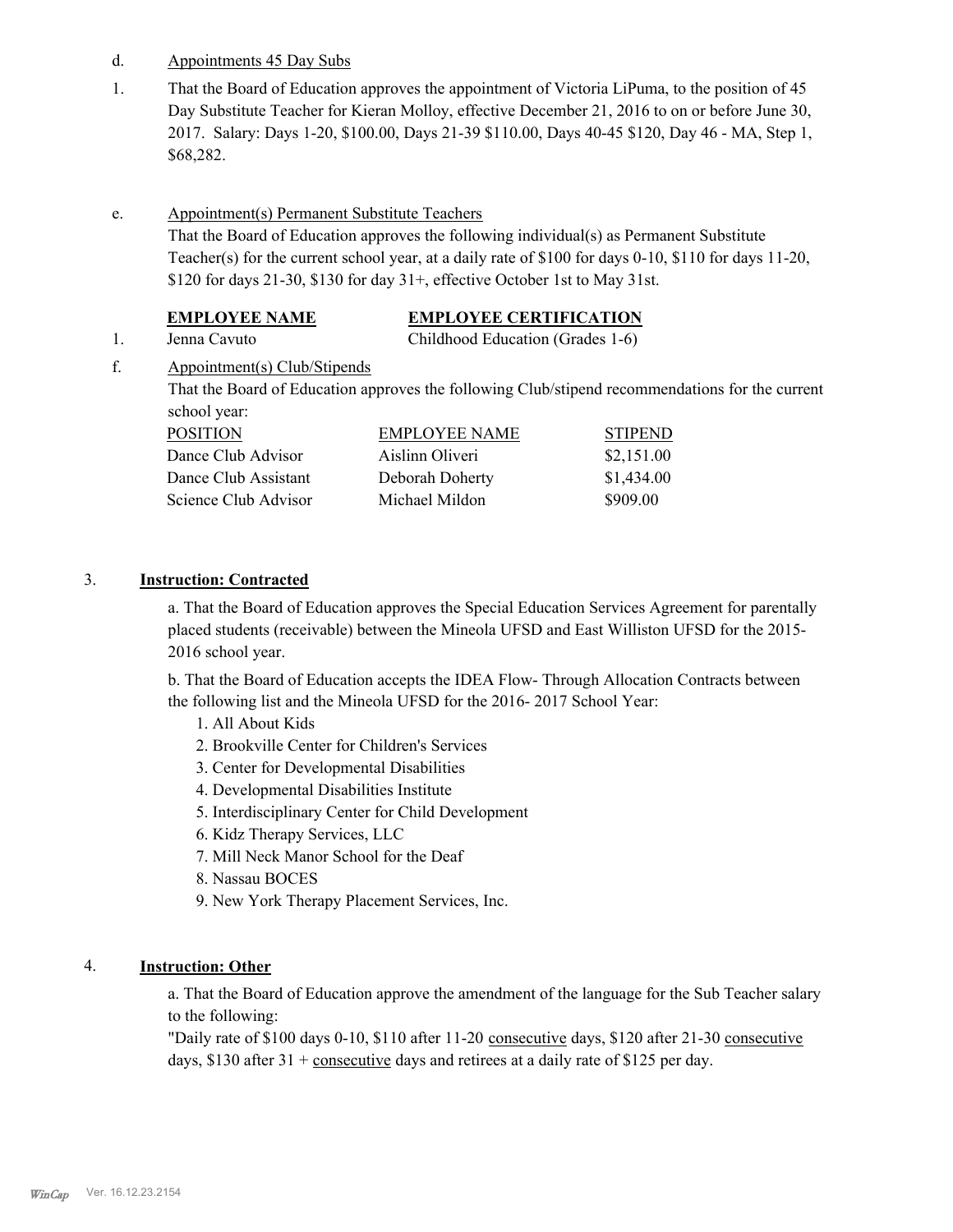## 5. **Civil Service**

- a. Resignation(s)
- That the Board of Education accept the resignation of Andrea Paggi, from the positions of part time Typist Clerk in the Pupil Personnel Office, and as District Clerk of the Mineola School District, effective December 23, 2016. 1.
- That the Board of Education accept the resignation of Maura A. Hanretty, part time Teacher Aide at the Middle School, effective December 23, 2016. 2.
- b. Appointments
- That the Board of Education approve the appointment of Cristina Santos, to the position of Teacher Aide at Meadow Drive School, to replace Donna LaRose who retired, effective January 3, 2017. Salary will be \$22,221on Step 1; probation is 26 weeks. 1.
- That the Board of Education approve the appointment of Maria Crecco, to the position of part time Lunch Aide at Hampton Street School, effective January 3, 2017. Salary is \$13.95 on Step 1. 2.
- That the Board of Education approve the appointment of Brandon Pesa, to the position of Cleaner Sub, effective December 5, 2016. Salary is \$12.25 per hour. 3.
- That the Board of Education approve the appointment of Omar Khan, to the position of Cleaner Substitute, effective January 3, 2017. Salary is \$12.25 per hour. 4.
- That the Board of Education approve the appointment of Maura Pelham, to the position of Registered Nurse Substitute, effective January 3, 2017. Salary is \$125 per day. 5.
- That the Board of Education approve the appointment of Gregory Glover, from the position of 5 hour Bus Driver to 10 month Bus Driver, effective January 2, 2017. Salary will be \$42,374 on Step 7. 6.
- c. Leave(s) of Absence
- That the Board of Education approve a paid Medical Leave of Absence to John Bregy Jr, Head Custodian III, due to shoulder surgery, effective December 20, 2016. 1.
- That the Board of Education approve a paid Medical Leave of Absence to Patricia Derosa, 10 month Sr. Typist Clerk at the High School, due to surgery, effective November 11, 2016 through December 16, 2016. 2.
- That the Board of Education approve a paid Medical Leave of Absence to Richard Haenel, Maintainer, effective 11/15/2016 through December 15, 2016. 3.
- That the Board of Education approve a paid Medical Leave of Absence to Sara Bond, Teacher Aide at Meadow Drive School, due to surgery, effective January 12, 2017. Leave will be approximately six to eight weeks. 4.
- d. Resignation(s)
- That the Board of Education accept, the resignation, with regret, of Alice Boos for the purpose of retirement, effective December 7, 2016. 1.
- e. Leave(s) of Absence
- That the Board of Education grant a request to Rose Higgins, part time Teacher Aide at the Middle School, for an Unpaid Medical Leave of Absence, due to a fracture of the humerus, effective November 29, 2016. 1.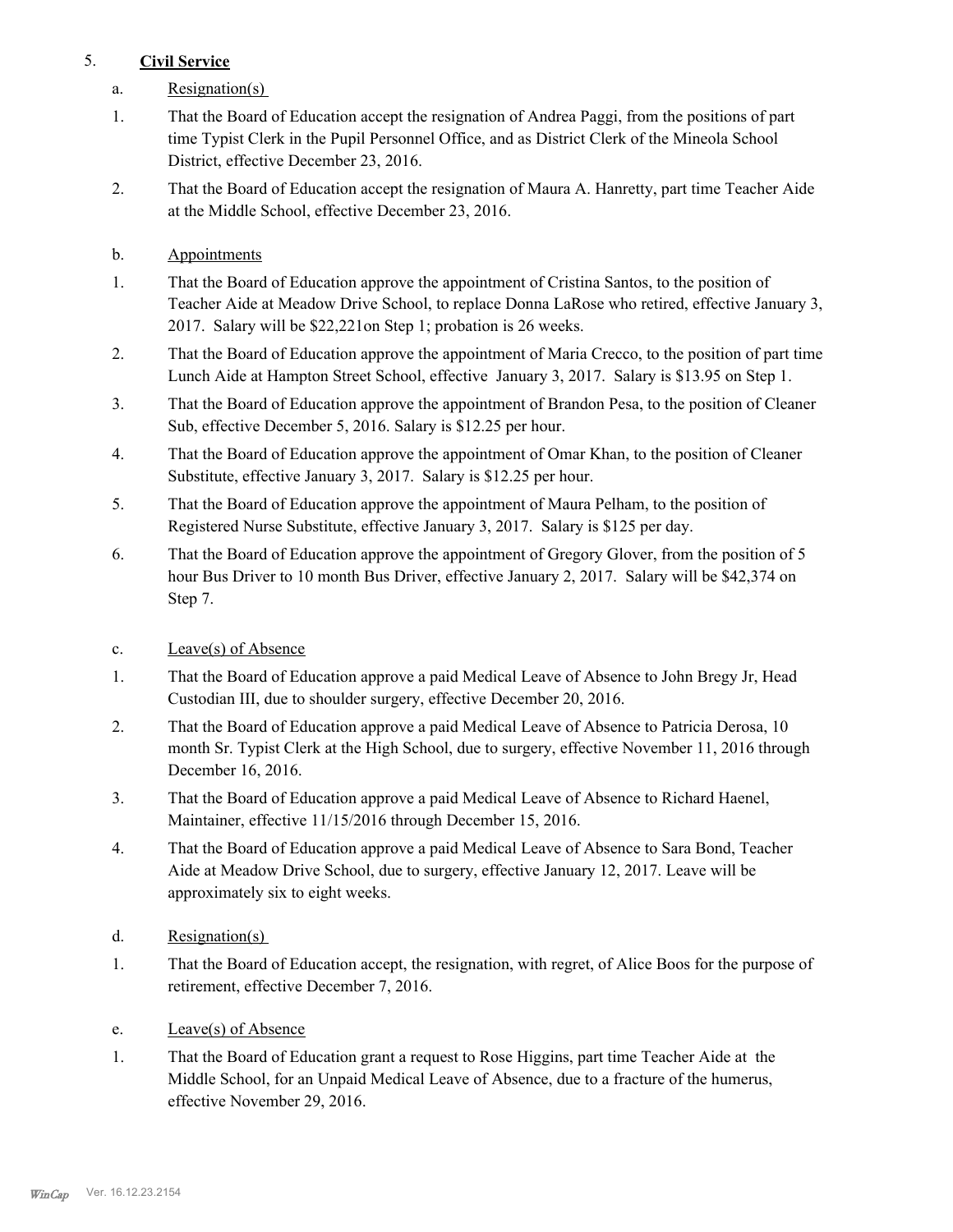That the Board of Education grant a request to Beth Bradley for an Unpaid Medical Leave of Absence, due to surgery, effective January 17, 2017. Leave is approximately four to six weeks. 2.

## f. Reappointments

That the Board of Education approve the reassignment of Vincent Sanseverino, from the position of 10 month Bus Driver to 5 hour Bus Driver, due to family illness, effective December 16, 2016. Salary is \$27,708 on Step 9. 1.

## 6. **Business /Finance**

## a. **Treasurer's Report**

1. That the Board of Education accepts the Treasurer's report for the period ending October 31, 2016 and directs that it be placed on file.

### b. **Approval of Invoices and Payroll**

1. That the Board of Education accepts the Invoices and Payroll for the period ending November 30, 2016

| $A/P$ Warrant #9   | November 16, 2016 | \$3,590,891.95 |
|--------------------|-------------------|----------------|
| $A/P$ Warrant # 10 | November 30, 2016 | \$297,665.71   |

## **TOTAL EXPENSES \$ 3,888,557.66**

PAYROLL # 9 & # 10

General  $$4,163,652.92$ F Fund \$ 44,156.34

**TOTAL PAYROLL \$ 4,207,809.26**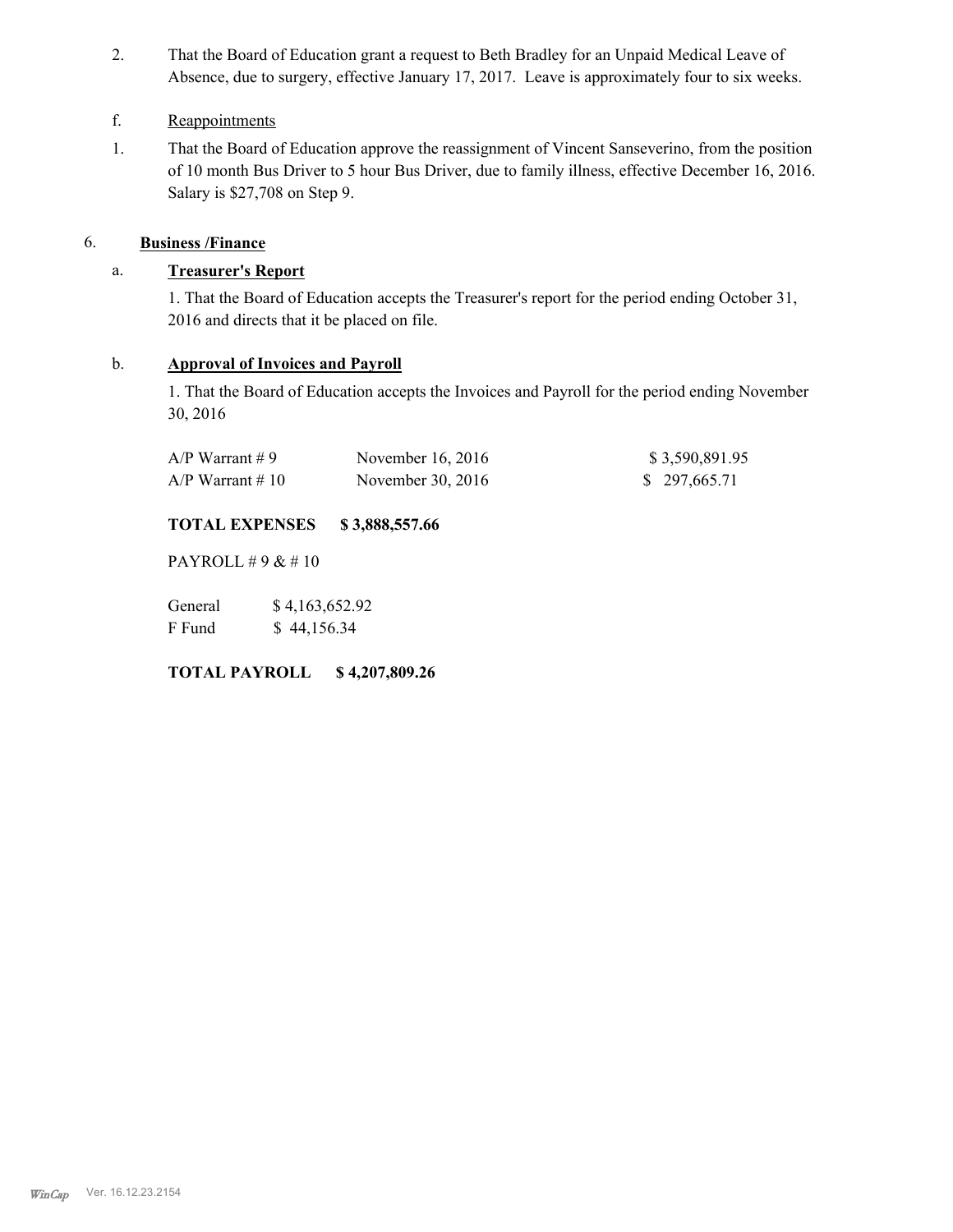#### **K. Superintendent's Report**

Superintendent of Schools' Reports for 12/22/16 Presentations:

1. See Superintendent Report.

### Superintendent Comments

At this point in the meeting, the Board and Dr. Nagler acknowledged Patricia Burns who is retiring from the District. The first speaker this evening was Dr. Gonzalez, principal of Jackson Avenue School. Dr. Gonzalez stated that she learned a great deal from Pat. She was glad that they were able to celebrate all of the good things that took place at Jackson Avenue together. Dr. Gonzalez stated that it was a privilege to have worked with Pat and wished her good luck. The next speaker was Christine Napolitano who stated that she was actually on the hiring committee for Ms. Burns. Her resume was 5 pages. Ms. Napolitano stated that she was looking for someone who was detail oriented, tough but fair and hardworking and by the end of the interview she knew Pat was the right one. Christine Napolitano stated that the Board is aware of all of Ms. Burns extraordinary contributions to the district and added that they will be forever in her debt.. She described Pat as warm, kind, tough but fair and hardworking and will truly be missed. Margaret Ballantyne stated that Pat has a "teacher's heart" and read a poem "Teacher for All Seasons". Dr. Ballantyne stated that Pat has all of the Board's gratitude. She is struck by Pat's vision and attitude and learned a lot from her. Dr. Nagler stated that when Pat was hired he had a lot of work to do and was overwhelmed. He knew that her position was going to be critical and needed a solid elementary educator. He stated that within a few weeks he knew that Pat was the right one for the job. Dr. Nagler stated that Ms. Burns is behind all of the changes that have taken place. Her legacy will be here for a long time. Ms. Burns will always be part of the Mineola family. He wished her good luck and told her to enjoy Florida. Finally, Ms. Burns said a few words. She stated that she truly loved every minute that she worked here. She thanked the Board, Dr. Nagler, Mr. Waters and Mr. Escobar. She added that Mr. Gaven will be great in his new role. Pat will miss the children and the teachers are caring and dedicated. She stated that the administrators are top notch. It is hard to leave and she truly loved her time here.

### **L. Public Comments**

Ms. Napolitano opened the floor to public comments. The reporter from the Williston Times inquired if a police report had been filed for the incident at Jackson Avenue and the Superintendent stated that a report was filed. The next comment came from a parent/resident who thanked Dr. Gonzalez and Mr. Tolipano for how they handled the incident at Jackson Avenue and stated that she had complete faith in how everything was handled. She also commented that she tries to attend Board Meetings to keep informed of all that is happening throughout the District and recommends it to others. The Board thanked her for her comments.